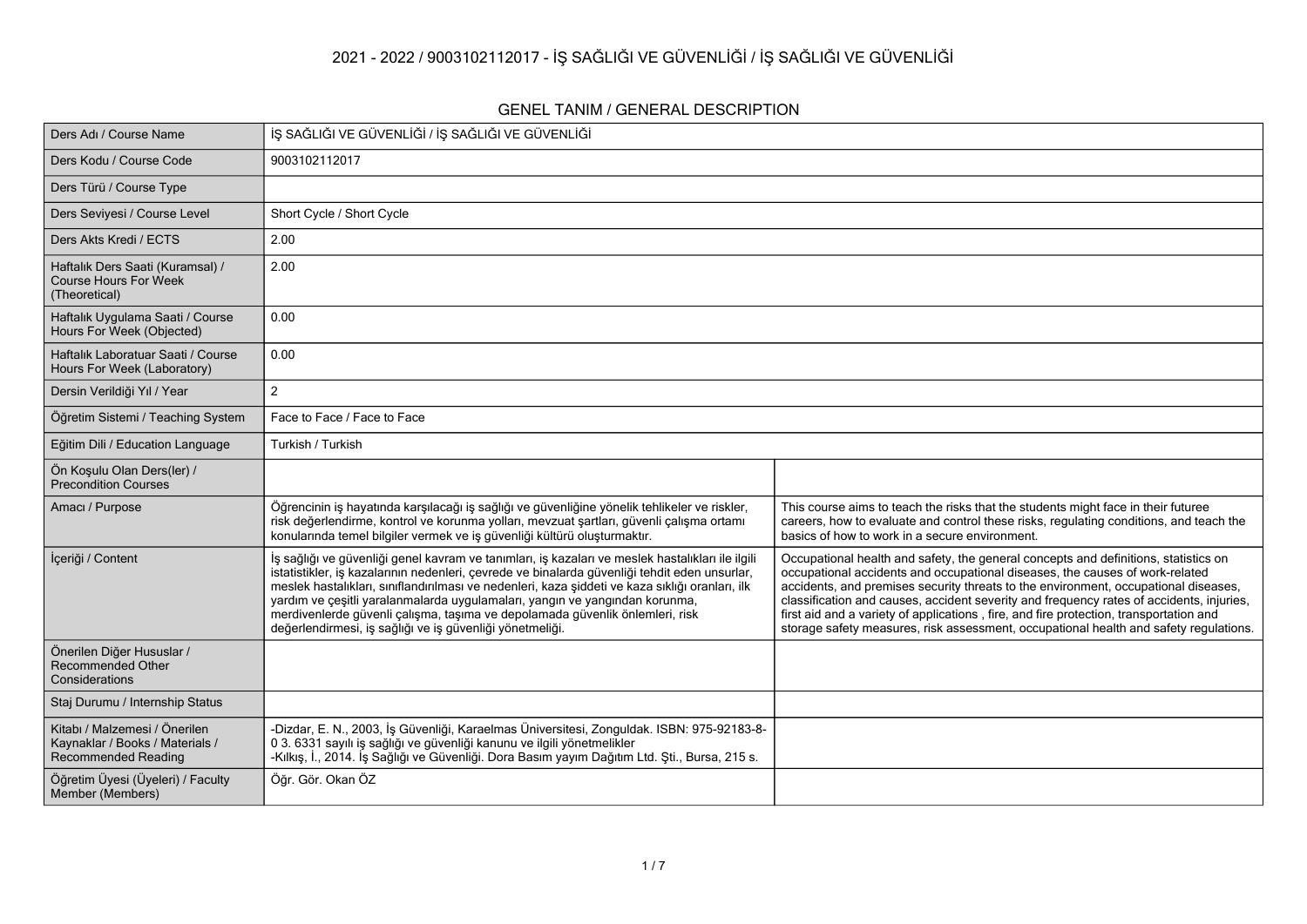# **ÖĞRENME ÇIKTILARI / LEARNING OUTCOMES**

| İş hayatında karşılaşacağı kaza risklerini tanır ve analiz edebilme.                                                      | To be able to identify and analyze the risks of accidents in business life.                                            |
|---------------------------------------------------------------------------------------------------------------------------|------------------------------------------------------------------------------------------------------------------------|
| İş güvenliği malzemelerini tanıyabilme, iş yerinde güvenli çalışma ve iş güvenliğine yönelik<br>iyileştirmeler yapabilme. | To be able to recognize work safety materials, to work safety in the workplace and to make<br>improvements for safety. |
| Meslek hastalıklarından korunma yöntemlerini iş hayatında uygulayabilme.                                                  | To be able to apply the methods of protection from occupational diseases in business life.                             |
| İlk yardım uygulamalarını iş hayatında uygulayabilme.                                                                     | To be able to apply first aid practices in business life.                                                              |
| İş güvenliği konusunda işveren ve çalışanların yasal sorumluluklarını öğrenebilme.                                        | To be able to learn the legal rights and responsibilities of employers and employees on work safety.                   |

**HAFTALIK DERS İÇERİĞİ / DETAILED COURSE OUTLINE**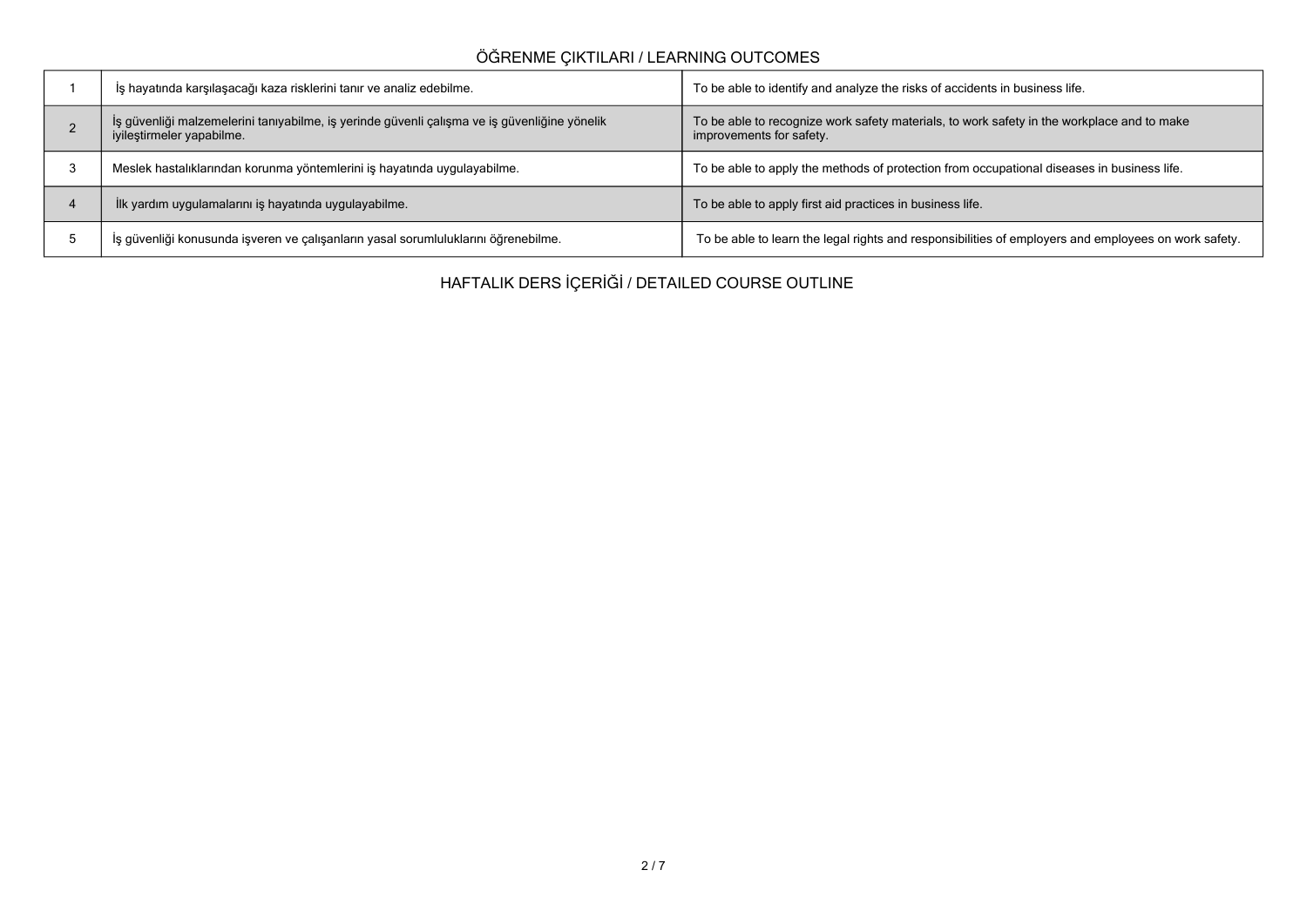| Hafta / Week   |                                                                                                          |          |     |                                                                       |                           |
|----------------|----------------------------------------------------------------------------------------------------------|----------|-----|-----------------------------------------------------------------------|---------------------------|
|                | Teorik Dersler / Theoretical                                                                             | Uygulama | Lab | Öğretim Yöntem ve<br>Teknikleri/Teaching Methods                      | Ön Hazırlık / Preliminary |
|                |                                                                                                          |          |     | Techniques                                                            |                           |
| $\mathbf{1}$   | İş güvenliği, meslek hastalığı ve iş kazası kavramları                                                   |          |     |                                                                       |                           |
|                | Occupational safety, occupational diseases and injuries, concepts of<br>occupational accidents           |          |     |                                                                       |                           |
|                | Teorik Dersler / Theoretical                                                                             | Uygulama | Lab | Öğretim Yöntem ve<br>Teknikleri/Teaching Methods<br><b>Techniques</b> | Ön Hazırlık / Preliminary |
|                |                                                                                                          |          |     |                                                                       |                           |
| 2              | İş kazaları ve meslek hastalıkları ile ilgili istatistikler                                              |          |     |                                                                       |                           |
|                | Statistics on occupational accidents and diseases                                                        |          |     |                                                                       |                           |
|                | Teorik Dersler / Theoretical                                                                             | Uygulama | Lab | Öğretim Yöntem ve<br>Teknikleri/Teaching Methods<br>Techniques        | Ön Hazırlık / Preliminary |
| 3              | Çevremizde güvenliği tehdit eden unsurlar ve alınacak önlemler                                           |          |     |                                                                       |                           |
|                | The factors that threaten the security of our environment and the<br>measurements in order to avoid them |          |     |                                                                       |                           |
|                | Teorik Dersler / Theoretical                                                                             | Uygulama | Lab | Öğretim Yöntem ve<br>Teknikleri/Teaching Methods<br><b>Techniques</b> | Ön Hazırlık / Preliminary |
| $\overline{4}$ | Binalarda güvenliği tehdit eden unsurlar ve alınacak önlemler                                            |          |     |                                                                       |                           |
|                | The factors that threaten the security of the buildings and the<br>measurements in order to avoid them   |          |     |                                                                       |                           |
|                | Teorik Dersler / Theoretical                                                                             | Uygulama | Lab | Öğretim Yöntem ve<br>Teknikleri/Teaching Methods<br>Techniques        | Ön Hazırlık / Preliminary |
| 5              | İş kazalarının nedenleri ve alınacak önlemler                                                            |          |     |                                                                       |                           |
|                | The reasons of occupational accidents and the necessary<br>measurements                                  |          |     |                                                                       |                           |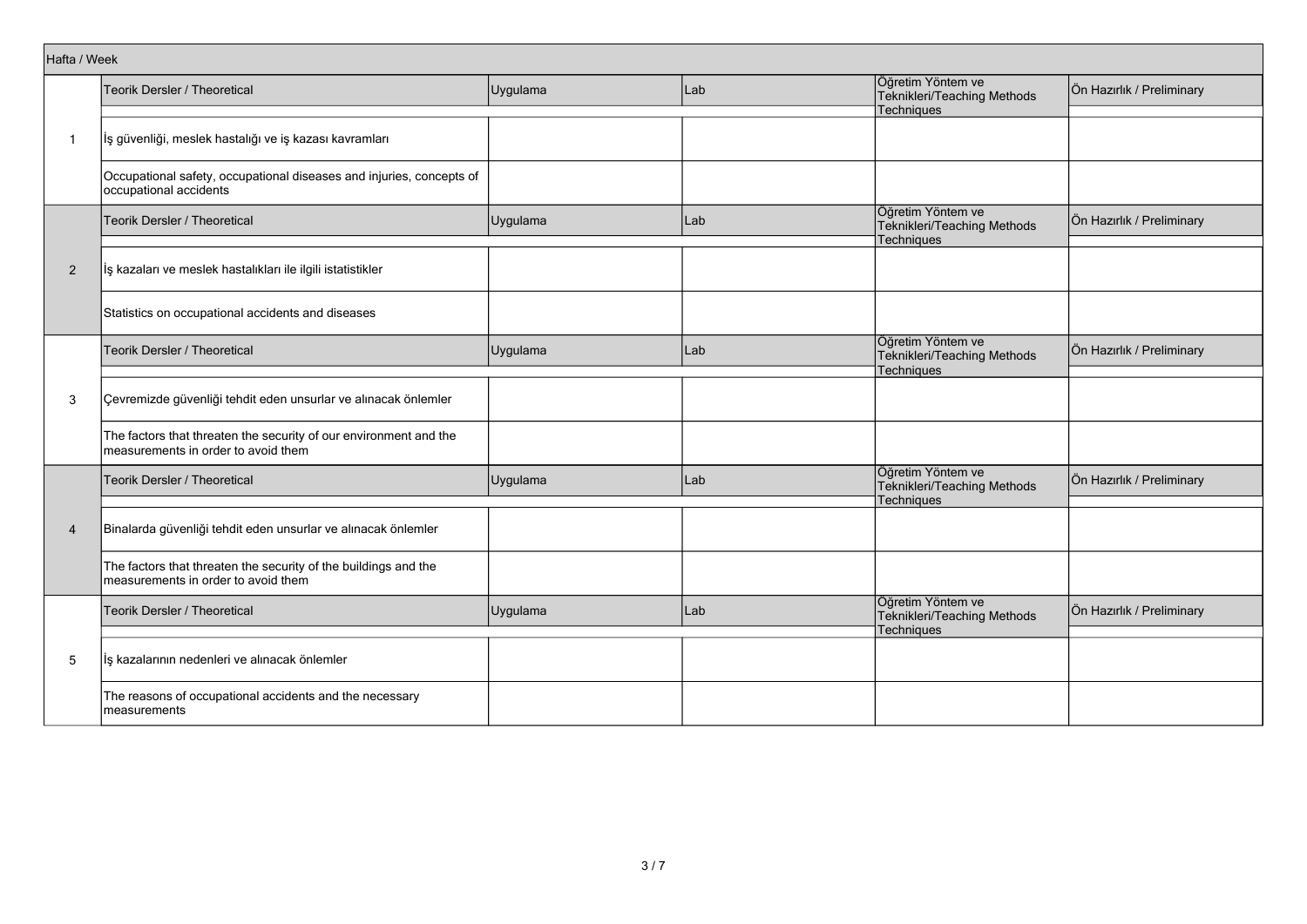|                | Teorik Dersler / Theoretical                                                    | Uygulama | Lab | Öğretim Yöntem ve<br>Teknikleri/Teaching Methods<br>Techniques        | Ön Hazırlık / Preliminary |
|----------------|---------------------------------------------------------------------------------|----------|-----|-----------------------------------------------------------------------|---------------------------|
| 6              | İş kazalarının nedenleri ve alınacak önlemler                                   |          |     |                                                                       |                           |
|                | The reasons of occupational accidents and the necessary<br>measurements         |          |     |                                                                       |                           |
|                | Teorik Dersler / Theoretical                                                    | Uygulama | Lab | Öğretim Yöntem ve<br>Teknikleri/Teaching Methods<br>Techniques        | Ön Hazırlık / Preliminary |
| $\overline{7}$ | Meslek hastalıkları ve meslek hastalıklarına neden olan unsurlar                |          |     |                                                                       |                           |
|                | Occupational diseases and the factors causing these diseases                    |          |     |                                                                       |                           |
|                | Teorik Dersler / Theoretical                                                    | Uygulama | Lab | Öğretim Yöntem ve<br>Teknikleri/Teaching Methods<br>Techniques        | Ön Hazırlık / Preliminary |
| 8              | Ara sınav                                                                       |          |     |                                                                       |                           |
|                | Midterm                                                                         |          |     |                                                                       |                           |
|                | Teorik Dersler / Theoretical                                                    | Uygulama | Lab | Öğretim Yöntem ve<br>Teknikleri/Teaching Methods<br><b>Techniques</b> | Ön Hazırlık / Preliminary |
| 9              | Meslek hastalıkları ve meslek hastalıklarına neden olan unsurlar                |          |     |                                                                       |                           |
|                | Occupational diseases and the factors causing these diseases                    |          |     |                                                                       |                           |
|                | Teorik Dersler / Theoretical                                                    | Uygulama | Lab | Öğretim Yöntem ve<br>Teknikleri/Teaching Methods<br>Techniques        | Ön Hazırlık / Preliminary |
| 10             | Risk değerlendirmesi, kaza şiddeti ve kaza sıklığı oranları                     |          |     |                                                                       |                           |
| 11             | Risk assessment, the rates on the frequency of accidents and their<br>intensity |          |     |                                                                       |                           |
|                | Teorik Dersler / Theoretical                                                    | Uygulama | Lab | Öğretim Yöntem ve<br>Teknikleri/Teaching Methods<br>Techniques        | Ön Hazırlık / Preliminary |
|                | İlk yardım ve çeşitli yaralanmalarda uygulamaları                               |          |     |                                                                       |                           |
|                | First-aid and implementations on a number of injuries                           |          |     |                                                                       |                           |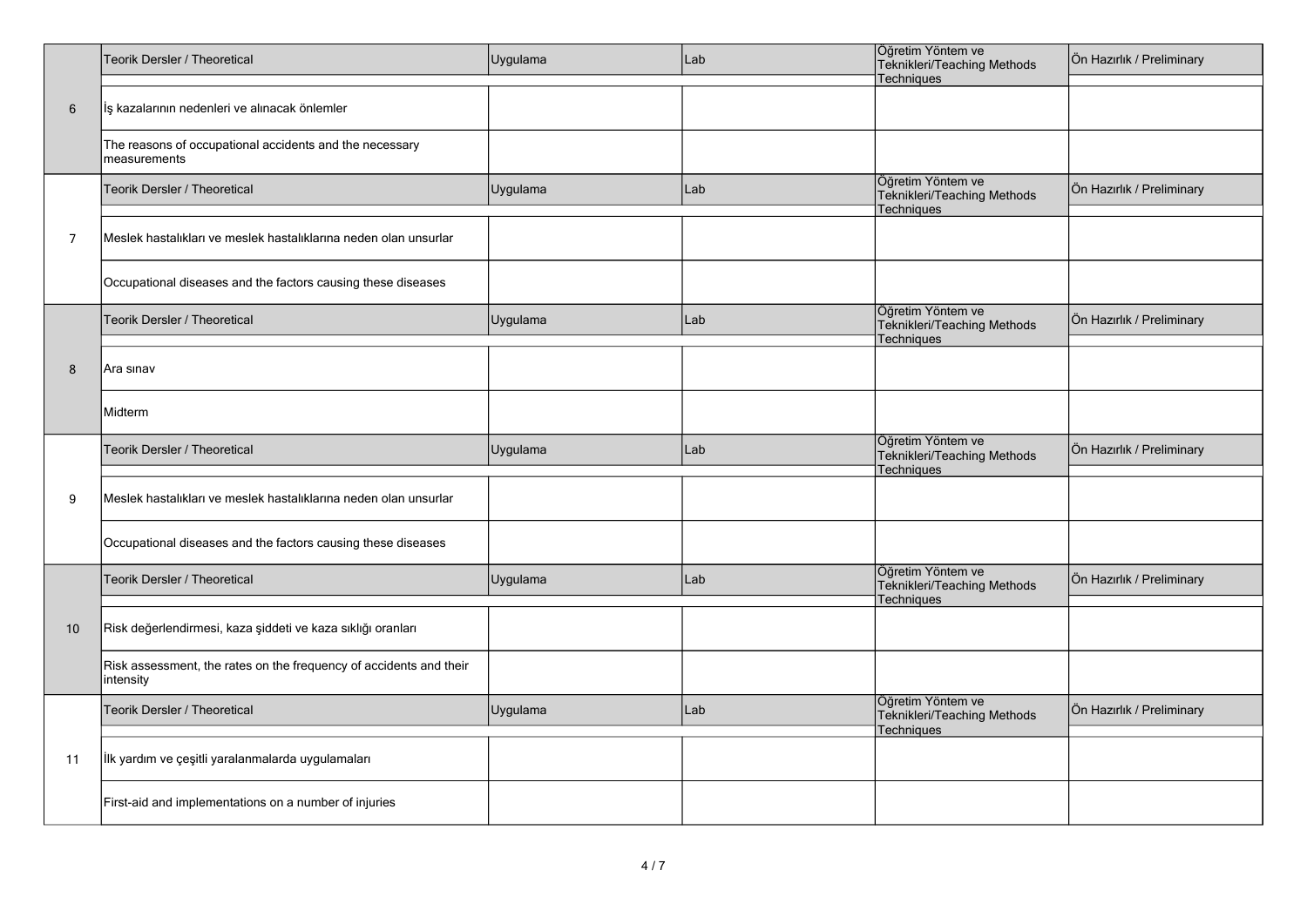|                | Teorik Dersler / Theoretical                                                                          | Uygulama | Lab | Öğretim Yöntem ve<br>Teknikleri/Teaching Methods<br><b>Techniques</b> | Ön Hazırlık / Preliminary |
|----------------|-------------------------------------------------------------------------------------------------------|----------|-----|-----------------------------------------------------------------------|---------------------------|
| 12             | İlk yardım ve çeşitli yaralanmalarda uygulamaları                                                     |          |     |                                                                       |                           |
| 13<br>14<br>15 | First-aid and implementations on a number of injuries                                                 |          |     |                                                                       |                           |
|                | <b>Teorik Dersler / Theoretical</b>                                                                   | Uygulama | Lab | Öğretim Yöntem ve<br>Teknikleri/Teaching Methods<br>Techniques        | Ön Hazırlık / Preliminary |
|                | Yangın, yangın söndürme ve yangından korunma                                                          |          |     |                                                                       |                           |
|                | Fire, fire extinguishing, and the ways for protection                                                 |          |     |                                                                       |                           |
|                | <b>Teorik Dersler / Theoretical</b>                                                                   | Uygulama | Lab | Öğretim Yöntem ve<br>Teknikleri/Teaching Methods<br><b>Techniques</b> | Ön Hazırlık / Preliminary |
|                | Güvenli taşıma ve depolama kuralları, merdivenlerde güvenli çalışma<br>kuralları                      |          |     |                                                                       |                           |
|                | The regulations for safe transportation and transfer, stocking, and<br>safe working on aerial ladders |          |     |                                                                       |                           |
|                | Teorik Dersler / Theoretical                                                                          | Uygulama | Lab | Öğretim Yöntem ve<br><b>Teknikleri/Teaching Methods</b><br>Techniques | Ön Hazırlık / Preliminary |
|                | 6331 sayılı İş sağlığı ve iş güvenliği yasası, hukuki ve cezai<br>sorumluluklar                       |          |     |                                                                       |                           |
|                | Law No. 6331 on occupational health and safety, legal and criminal<br>liabilities                     |          |     |                                                                       |                           |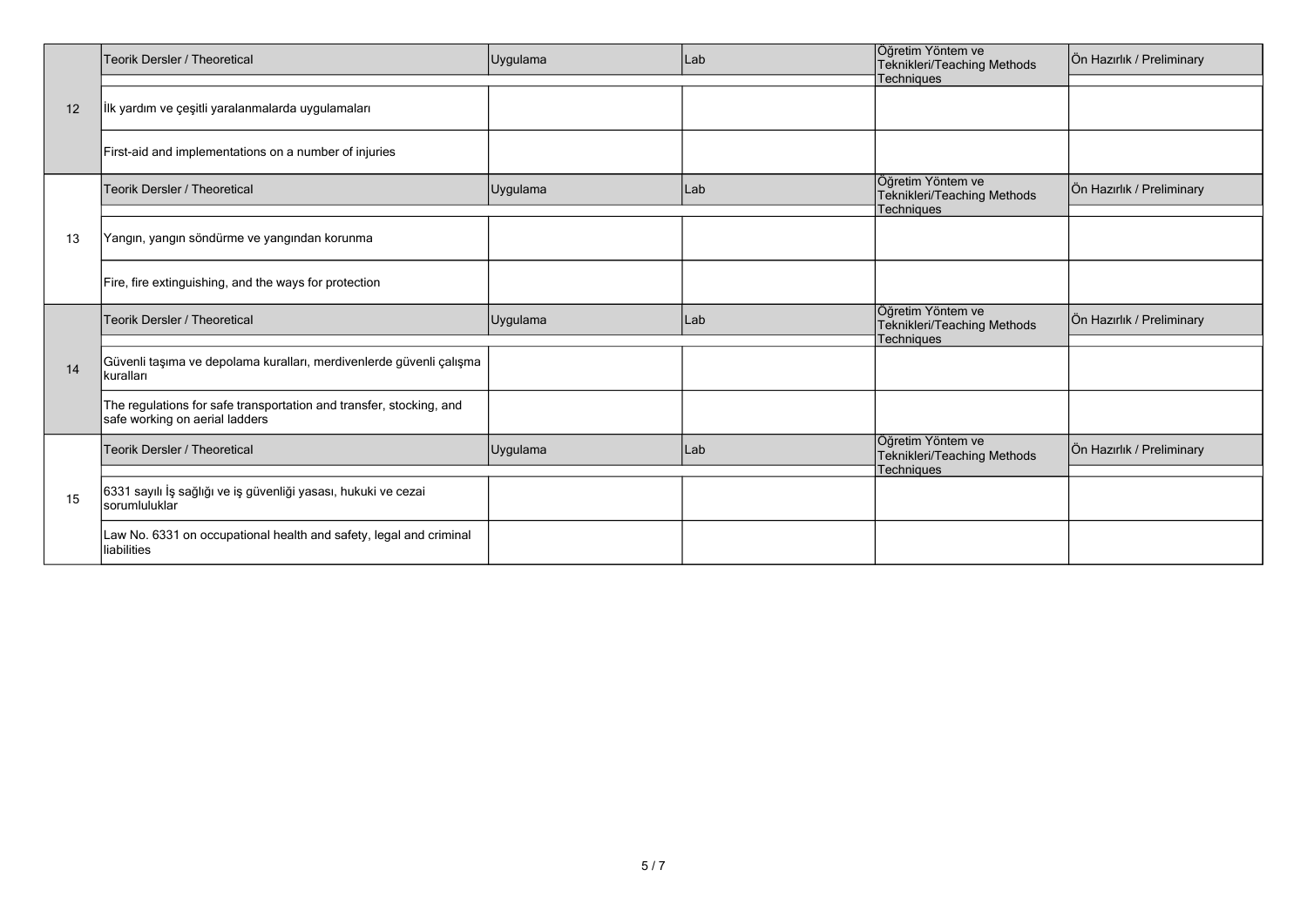### **DEĞERLENDİRME / EVALUATION**

| Yarıyıl (Yıl) İçi Etkinlikleri / Term (or Year) Learning Activities | Sayı /<br>Number | Katkı Yüzdesi /<br>Percentage of<br>Contribution (%) |
|---------------------------------------------------------------------|------------------|------------------------------------------------------|
| Ara Sinav / Midterm Examination                                     |                  | 100                                                  |
| Toplam / Total:                                                     |                  | 100                                                  |
| Başarı Notuna Katkı Yüzdesi / Contribution to Success Grade(%):     |                  | 40                                                   |

| Sayı/<br>Number | Katkı Yüzdesi /<br>Percentage of<br>Contribution (%) |
|-----------------|------------------------------------------------------|
|                 | 100                                                  |
|                 | 100                                                  |
|                 | 60                                                   |
|                 |                                                      |

| Etkinliklerinin Başarı Notuna Katkı Yüzdesi(%) Toplamı / Total Percentage of Contribution (%) to Success Grade: | 10 |
|-----------------------------------------------------------------------------------------------------------------|----|
| Değerlendirme Tipi / Evaluation Type:                                                                           |    |

## **İŞ YÜKÜ / WORKLOADS**

| Etkinlikler / Workloads                                                                                                                                                            | Sayı /<br>Number | Süresi<br>(Saat) /<br><b>Duration</b><br>(Hours) | Toplam İş Yükü  <br>(Saat) / Total<br><b>Work Load</b><br>(Hour) |
|------------------------------------------------------------------------------------------------------------------------------------------------------------------------------------|------------------|--------------------------------------------------|------------------------------------------------------------------|
| Ara Sinav / Midterm Examination                                                                                                                                                    |                  | 1.00                                             | 1.00                                                             |
| Final Sinavi / Final Examination                                                                                                                                                   |                  | 1.00                                             | 1.00                                                             |
| Derse Katılım / Attending Lectures                                                                                                                                                 | 14               | 2.00                                             | 28.00                                                            |
| Ara Sınav İçin Bireysel Çalışma / Individual Study for Mid term Examination                                                                                                        |                  | 10.00                                            | 10.00                                                            |
| Final Sinavi içiin Bireysel Çalışma / Individual Study for Final Examination                                                                                                       |                  | 15.00                                            | 15.00                                                            |
| Toplam / Total:                                                                                                                                                                    | 18               | 29.00                                            | 55.00                                                            |
| Dersin AKTS Kredisi = Toplam İş Yükü (Saat) / 30.00 (Saat/AKTS) = 55.00/30.00 = 1.83 ~ / Course ECTS Credit = Total Workload (Hour) / 30.00 (Hour / ECTS) = 55.00 / 30.00 = 1.83 ~ |                  |                                                  |                                                                  |